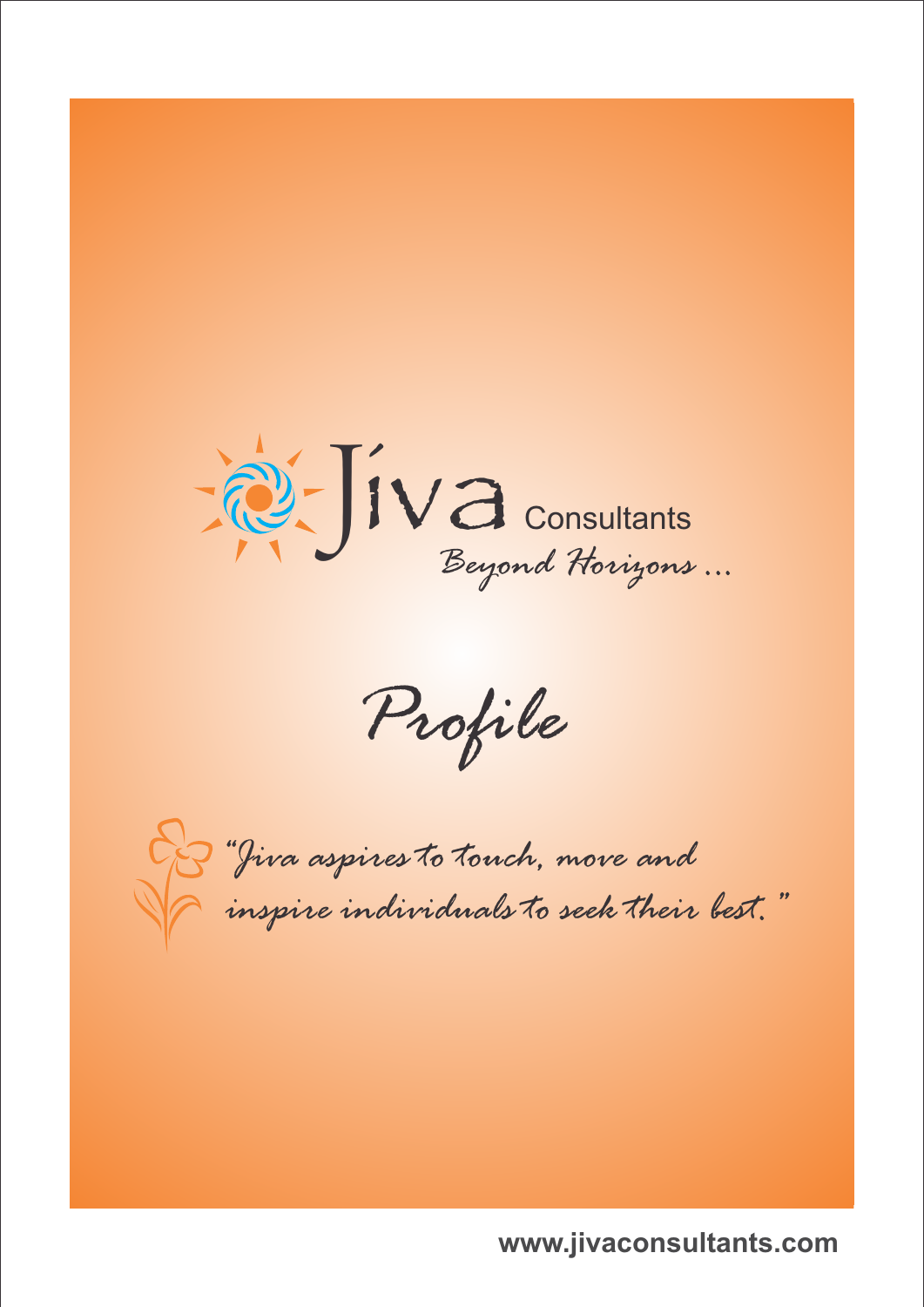

*Jiva Consultants*



### **"Jiva" symbolizes power. It is the force within us to reach our highest potential.**

It is our life energy which gives the strength to actualize our true self. It is the light behind our thoughts and our actions.

"Jiva" was launched to harness this potential within each one of us.

"Jiva" is a leading Corporate Training Consultancy firm providing comprehensive training solutions and development programs across a wide spectrum of business and industries.

We at Jiva believe in enhancing your business potential to the fullest by tapping the power in each of your employees.

Our logo "the ennead", or nine pointed star, is an ancient and greek symbol which represents the great harmony of the universe.



The number "9" represents the numeric equivalent of Jiva. When multiplied by any other numeral, the result will always total the number nine in the sum of its digits. Just as the number 9 comes back to its roots, we believe that each one of us has to come back to our source "Jiva" "The Ennead", nine pointed star will guide the individual to seek their own heights.

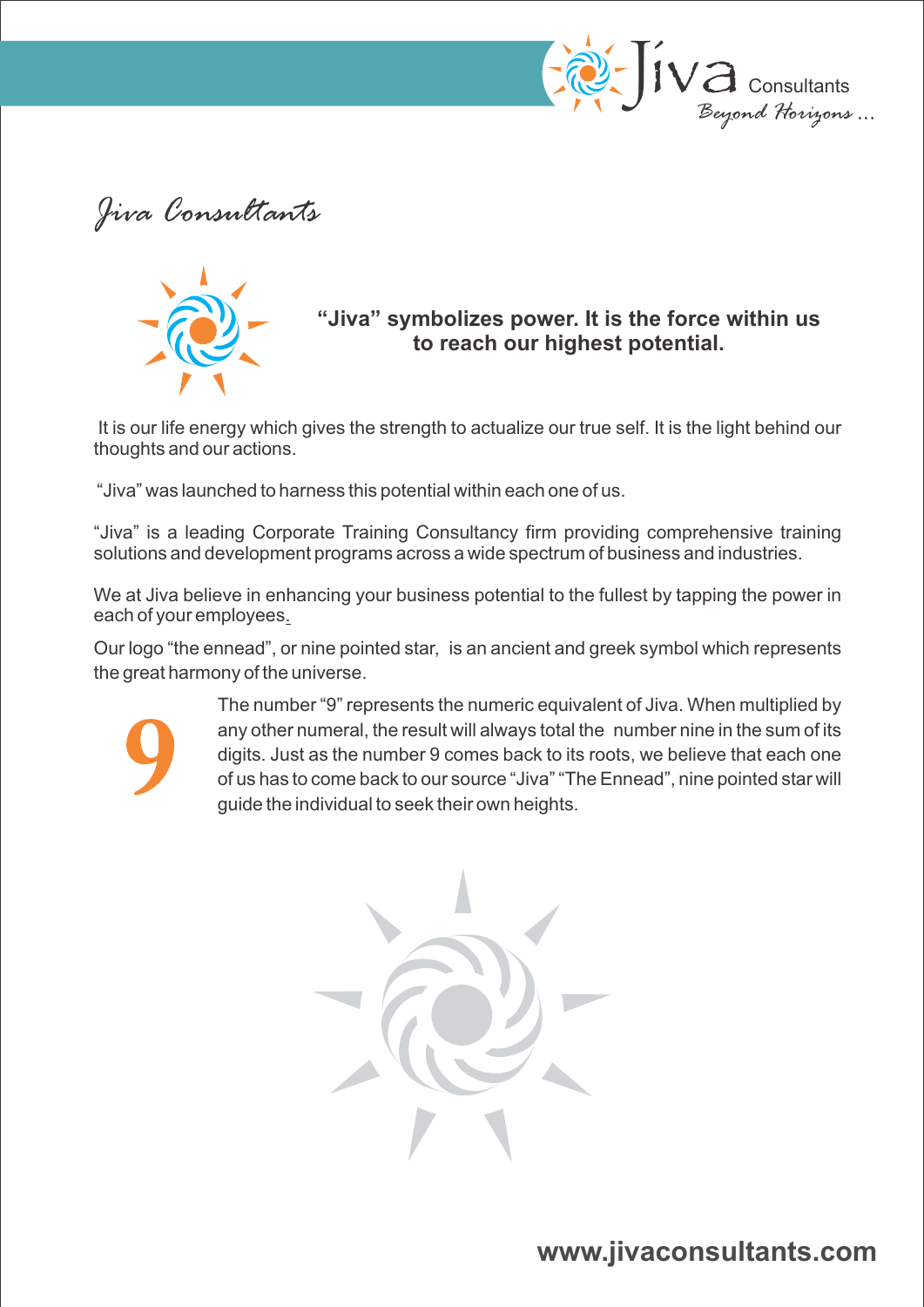

*"Jiva" Differentiator*

We at Jiva believe that the awareness of our true self brings the power to face our deepest fears. This awareness brings a composure in our being which supports us in all our endeavours. This belief has led us to being one of the pioneers in enhancing the "Spiritual Quotient" of all our participants. The transformative power of SQ distinguishes it from IQ and EQ. IQ solves logical problems.

EQ allows us to judge the situation we are in and behave appropriately. SQ allows us to ask the question whether we want to be in that situation in the first place. It might motivate us to create a new one. SQ gives us the feeling of being in control of our destiny. Rather than waiting for things to happen, our awareness brings forth new beginnings.

Jiva believes that developing the Spiritual Quotient of the individual brings about sustained long term growth and happiness in the individual and the Organisation.

Every workshop conducted by "Jiva" has a module on building the SQ of the participant. He walks out of the workshop with more focus on his own Locus of Control. He is armed with new perceptions of life. He begins to see that the reality around him is a reflection of his own perceptions. This supports him in achieving breakthroughs in professional and personal life.

*"God, grant me courage to change the things I*  can, the serenity to accept the things I cannot *and the wisdom to know the difference"*

**www.jivaconsultants.com**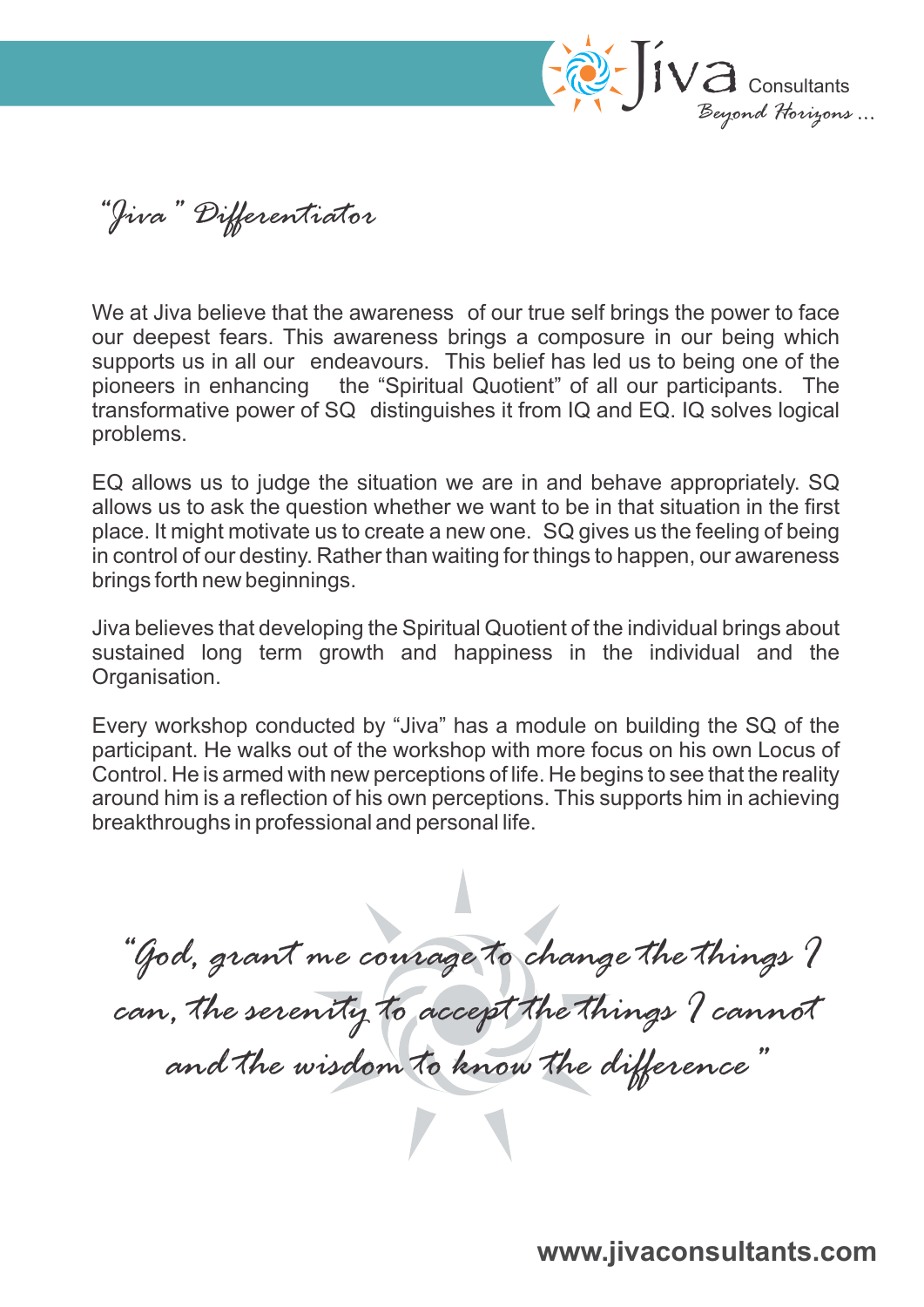

*Priyanka Singh*



A unique passion for connecting with people and achieving breakthroughs has established Priyanka Singh, a former banker, as a skilled trainer in corporate circles.

"Dare to dream, give your best and be authentic" has been a motto which she lives by.

She has a gift for reaching out to her participants and to inspire them to seek the best in themselves. She encourages people to face their fears and passionately pursue their goals – professional and personal. Being a Certified Counselor & Psychotherapist, gives her an insight into the mind set of participants, which supports in achieving breakthrough at a deeper level. She creates a safe empathetic environment which increases the participants

capacity for self observation, change behaviour and cognition, and to develop insight and empathy.

She has to her credit, in her career trained over 10000 participants across the country. She has exposure to a wide spectrum of industries ranging from banking, finance, insurance, BPO's, I.T, manufacturing to travel and tourism. Some of her prestigious corporate clients include HSBC, HDFC Bank, Kotak Bank,Mercedes Benz, Credit Suisse, ICICI One Source, Sharekhan, Tech Mahindra, Aviva Insurance, IDBI Bank, SBI Bank, Godrej Agrovet and Asian Paints. This collective experience has resulted in a deep reservoir of business acumen that benefits clients to achieve business results.

Priyanka started her corporate career with HSBC, accepting challenging responsibilities and constantly growing in Customer Service, Sales, Branch Management, Business Development and HR. 10 years with HSBC layed the foundation for a passionate career in training

She specializes in the area of Relationship Management, Inter- Personal skills, Problem Solving & Decision Making, Sales Management, Outbound Training for Management Development amongst others. She constantly strives to add new topics to her training catalogue and fresh approaches to existing ones.

# *Other Acomplishments*

M.Sc in Counselling & Psychotheray from I.B.M.S -Chittoor University

Certificate course in Art Therapy & Creative Movement Therapy

Successfully completed the "Basic Practitioner of Neurolinguistic Programming"(NLP) awarded by "The National Federation of Neurolinguistic Psychology"

Sucessfully completed the "Leadership Skills & Emotional Intelligence" Workshop conducted by Think Inc. – Mr. Vijay Batra

Awarded the Certificate of Honour in "Count Your Chickens Before They Hatch" Seminar by IIPM Planman Consulting, Mr. Arindham Choudhary

Successfully completed the "Advanced Curriculum for Living" workshop conducted by "The LandMark Forum"

Attended the 10 day Vipassanna Meditation Course, Igatpuri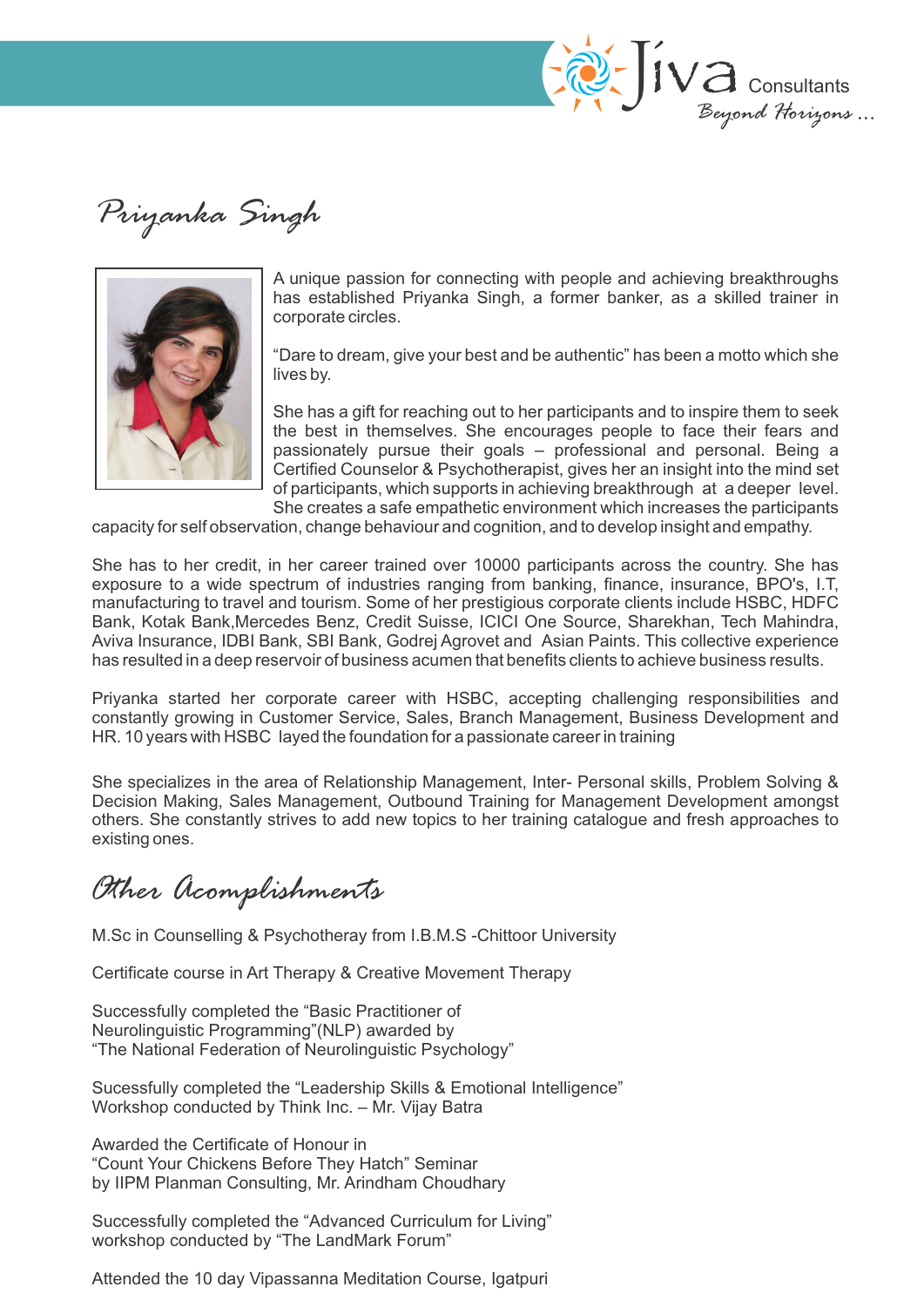

*Training Methodology*

Please find below an outline of the broad methodology proposed for the programs.

There would be essential modifications within modules and also across sessions.

On a macro basis the methodology will be based on the following lines -

 $\overline{\mathsf{M}}$ 

The programs will be mostly experiential in nature.

lV

Though there will be theoretical inputs and conceptual framework, these programs will be aimed towards work related situations, realization of latent potential and group involvement.



 $\boldsymbol{\nabla}$ 

Various audio - visual tools and related films will be used to enhance the efficacy of the program.

A day or two will be spent by the facilitator at your office site a few days prior to the running of the program to familiarize with the overall environment, participants and work situations that can form the basis of case studies/role plays in the programs.



For the various program there would be skills - set reinforcement and internalization through role-plays which would be video recorded and played back to the participants for sharing feedback on the various elements observed during the roleplay.



Post-training feedback forms would be filled up by the participants at the time of completion of the program to assess the overall program



The set of feedback forms would be submitted to the organization.